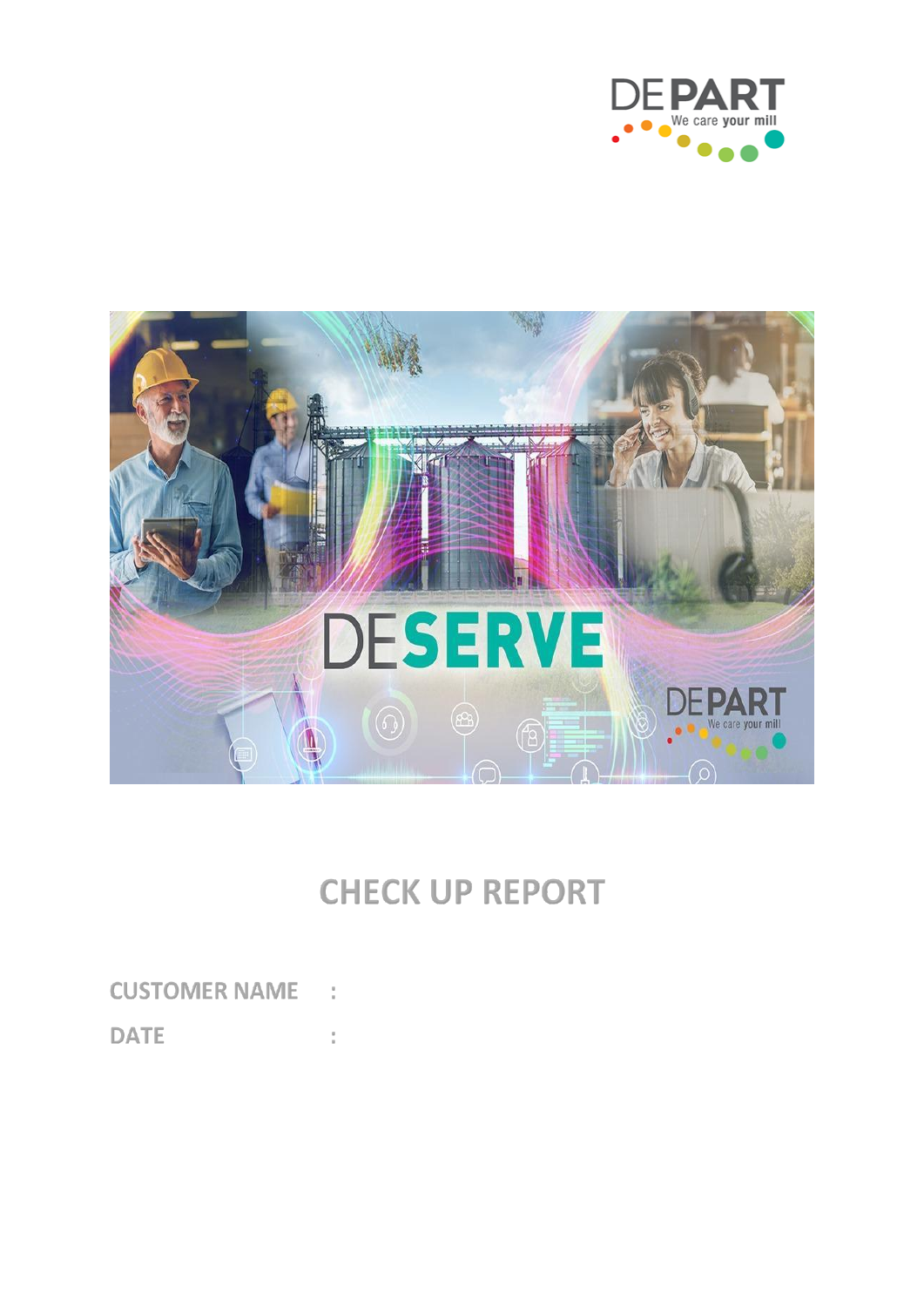

# **INDEX**

| $\mathbf{1}$            |       |  |  |
|-------------------------|-------|--|--|
| 1.1                     |       |  |  |
|                         | 1.2   |  |  |
|                         | 1.2.1 |  |  |
|                         | 1.2.2 |  |  |
| $\overline{2}$          |       |  |  |
|                         | 2.1   |  |  |
|                         | 2.2   |  |  |
|                         | 2.2.1 |  |  |
|                         | 2.2.2 |  |  |
|                         | 2.2.3 |  |  |
|                         | 2.2.4 |  |  |
|                         | 2.2.5 |  |  |
|                         | 2.2.6 |  |  |
|                         | 2.2.7 |  |  |
|                         | 2.2.8 |  |  |
| $\overline{\mathbf{3}}$ |       |  |  |
|                         | 3.1   |  |  |
|                         | 3.2   |  |  |
|                         | 3.2.1 |  |  |
|                         | 3.2.2 |  |  |
|                         | 3.2.3 |  |  |
|                         | 3.2.4 |  |  |
|                         | 3.2.5 |  |  |
|                         | 3.2.6 |  |  |
| 4                       |       |  |  |
|                         | 4.1   |  |  |
|                         | 4.2   |  |  |
|                         | 4.2.1 |  |  |
|                         | 4.2.2 |  |  |
|                         | 4.2.3 |  |  |
|                         |       |  |  |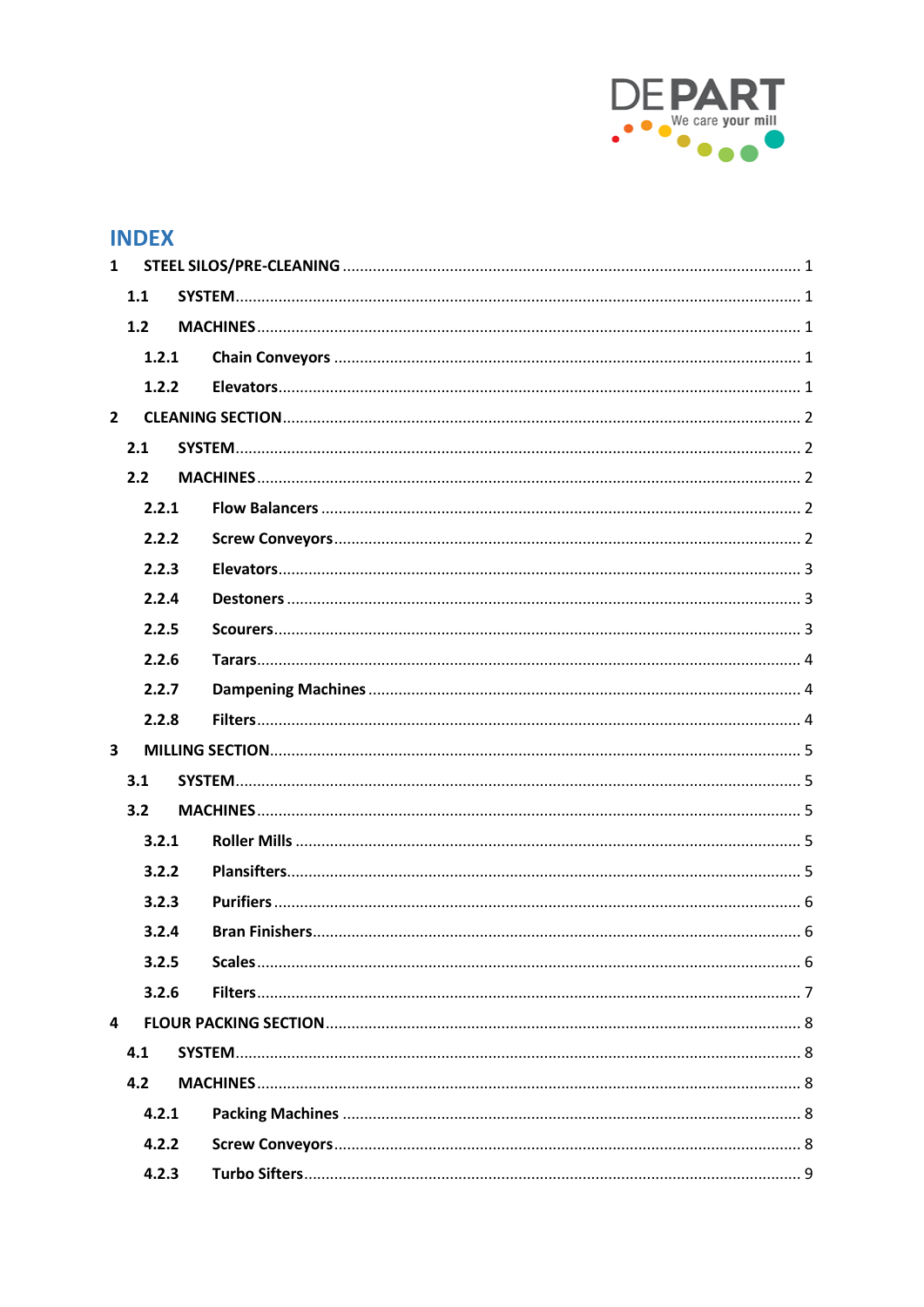

|                | 4.2.4 |  |  |  |
|----------------|-------|--|--|--|
| 5.             |       |  |  |  |
|                | 5.1   |  |  |  |
|                | 5.2   |  |  |  |
|                | 5.2.1 |  |  |  |
|                | 5.2.2 |  |  |  |
|                | 5.2.3 |  |  |  |
| 6              |       |  |  |  |
| $\overline{7}$ |       |  |  |  |
| 8              |       |  |  |  |
| 9              |       |  |  |  |
| 10             |       |  |  |  |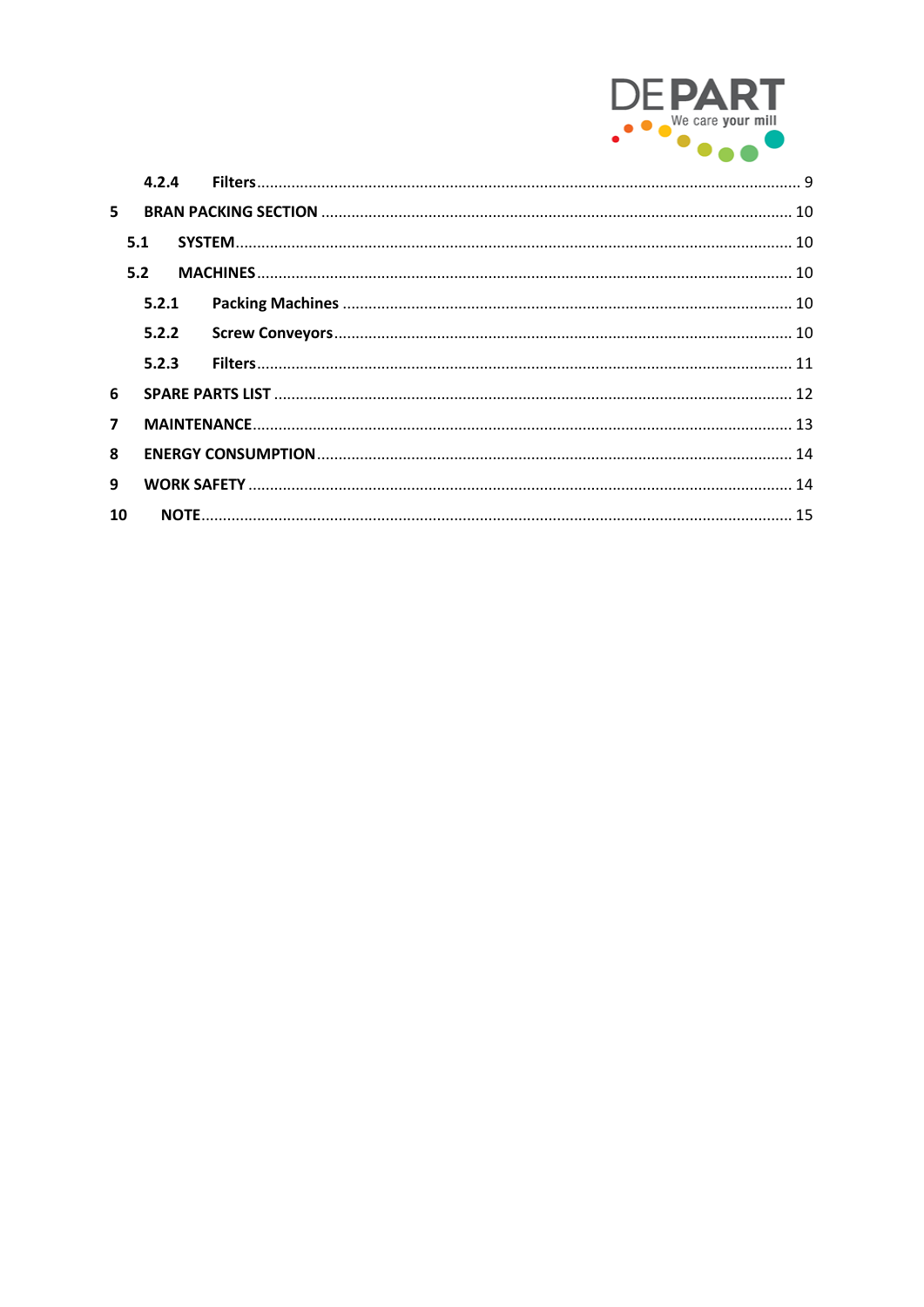

# <span id="page-3-0"></span>**1 STEEL SILOS/PRE-CLEANING**

#### <span id="page-3-1"></span>**1.1 SYSTEM**

#### <span id="page-3-2"></span>**1.2 MACHINES**

#### **1.2.1 Chain Conveyors**

<span id="page-3-3"></span>

| <b>Chain Conveyors</b> |                                                  |
|------------------------|--------------------------------------------------|
| <b>Names</b>           |                                                  |
| <b>Serial Numbers</b>  |                                                  |
| <b>Performance</b>     |                                                  |
| <b>Suggestion</b>      |                                                  |
| <b>Parts List</b>      | Please review "Suggested Parts List" in the page |

#### **1.2.2 Elevators**

<span id="page-3-4"></span>

| <b>Elevator Name</b>  |                                                  |
|-----------------------|--------------------------------------------------|
| <b>Serial Numbers</b> |                                                  |
| <b>Performance</b>    |                                                  |
| <b>Suggestion</b>     |                                                  |
| <b>Parts List</b>     | Please review "Suggested Parts List" in the page |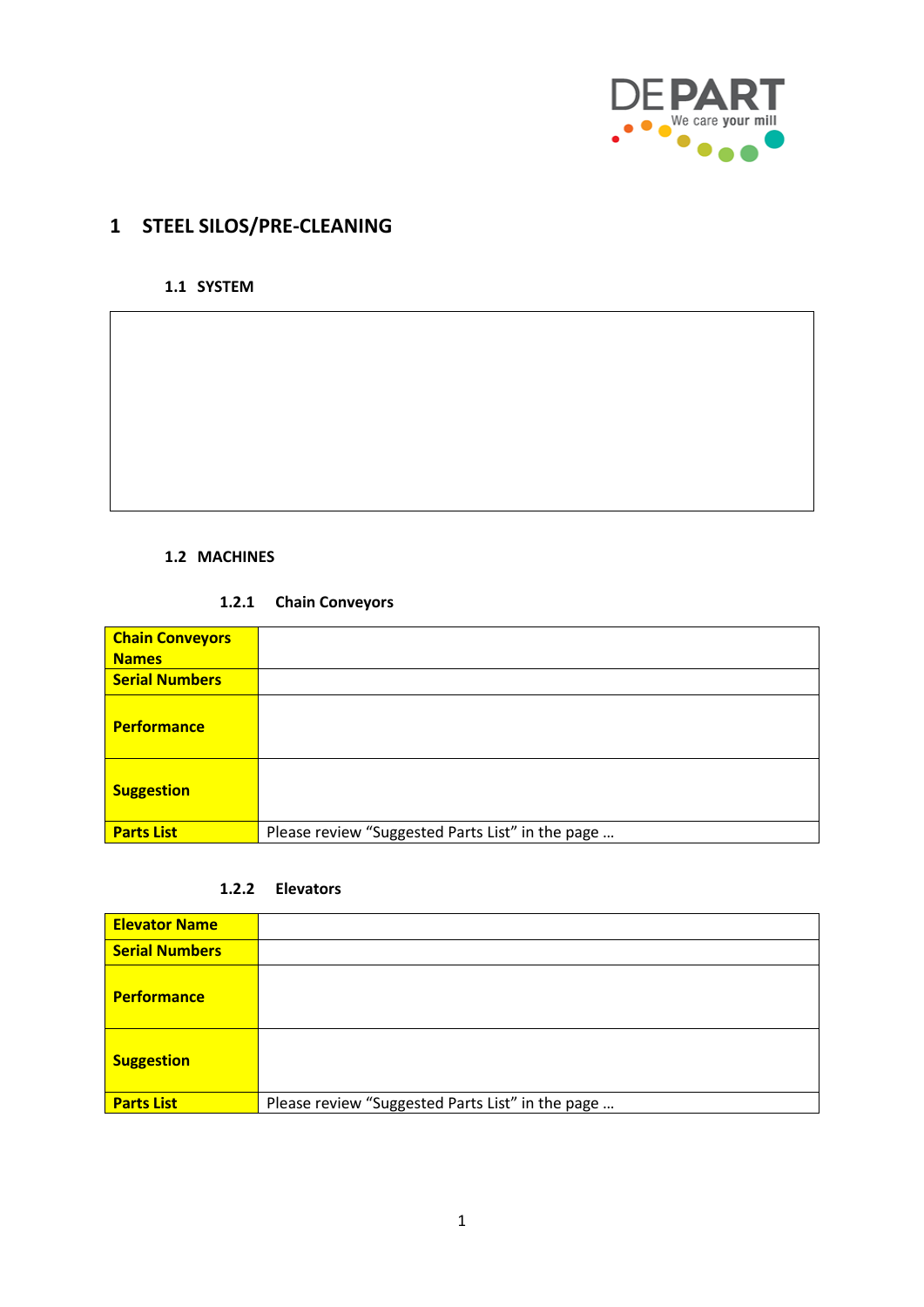

# <span id="page-4-1"></span><span id="page-4-0"></span>**2 CLEANING SECTION**

#### **2.1 SYSTEM**

#### **2.2 MACHINES**

#### **2.2.1 Flow Balancers**

<span id="page-4-3"></span><span id="page-4-2"></span>

| <b>Flow Balancers</b><br><b>Name</b> |                                                  |
|--------------------------------------|--------------------------------------------------|
| <b>Serial Numbers</b>                |                                                  |
| <b>Performance</b>                   |                                                  |
| <b>Suggestion</b>                    |                                                  |
| <b>Parts List</b>                    | Please review "Suggested Parts List" in the page |

#### **2.2.2 Screw Conveyors**

<span id="page-4-4"></span>

| <b>Screw Conveyors</b> |                                                  |
|------------------------|--------------------------------------------------|
| <b>Name</b>            |                                                  |
| <b>Serial Numbers</b>  |                                                  |
| <b>Performance</b>     |                                                  |
| <b>Suggestion</b>      |                                                  |
| <b>Parts List</b>      | Please review "Suggested Parts List" in the page |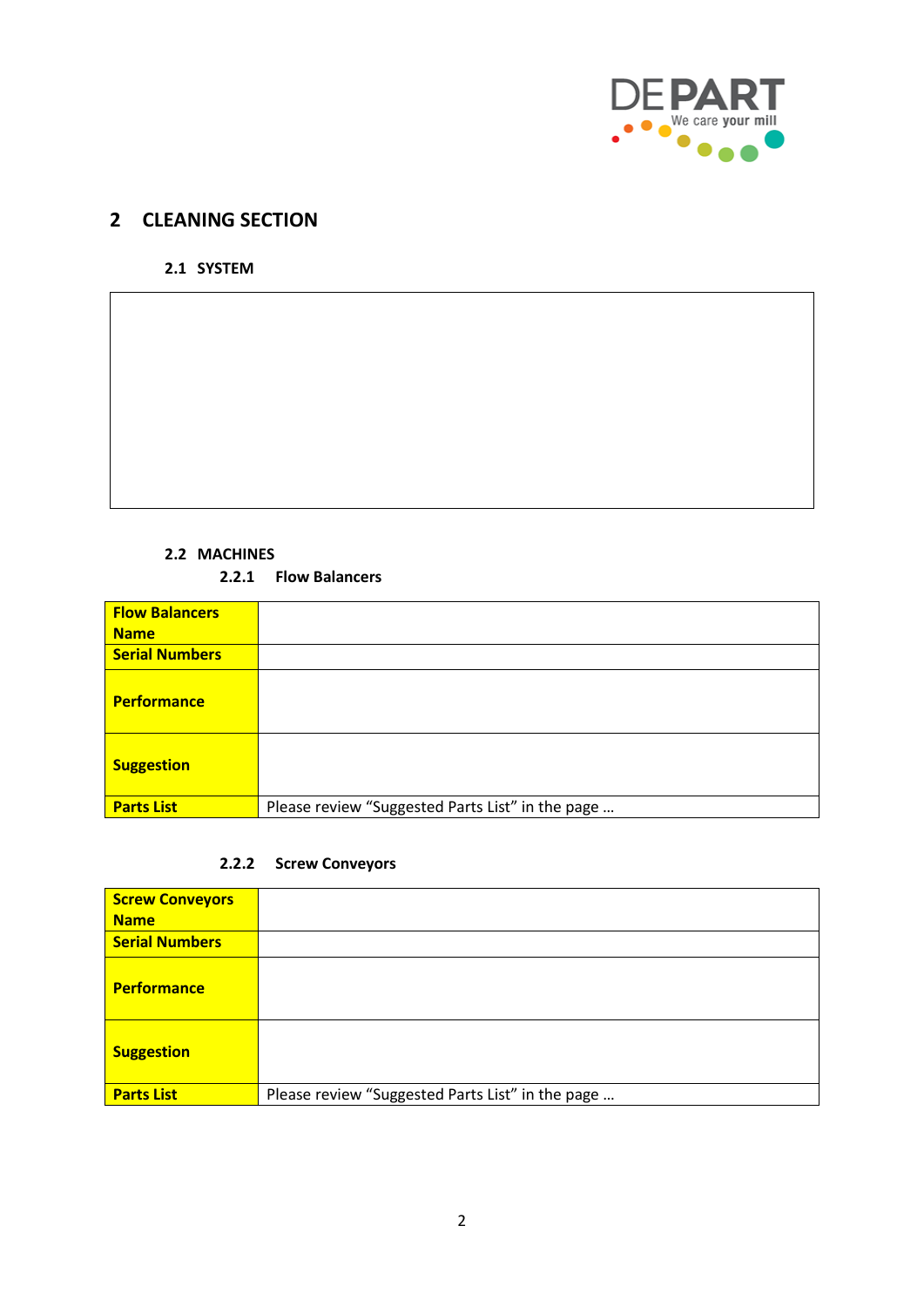

#### **2.2.3 Elevators**

<span id="page-5-0"></span>

| <b>Elevators Names</b> |                                                  |
|------------------------|--------------------------------------------------|
| <b>Serial Numbers</b>  |                                                  |
| <b>Performance</b>     |                                                  |
| <b>Suggestion</b>      |                                                  |
| <b>Parts List</b>      | Please review "Suggested Parts List" in the page |

#### **2.2.4 Destoners**

<span id="page-5-1"></span>

| <b>Destoners Names</b> |                                                  |
|------------------------|--------------------------------------------------|
| <b>Serial Numbers</b>  |                                                  |
| <b>Performance</b>     |                                                  |
| <b>Suggestion</b>      |                                                  |
| <b>Parts List</b>      | Please review "Suggested Parts List" in the page |

#### **2.2.5 Scourers**

<span id="page-5-2"></span>

| <b>Color Sorters</b>  |                                                  |
|-----------------------|--------------------------------------------------|
| <b>Names</b>          |                                                  |
| <b>Serial Numbers</b> |                                                  |
| <b>Performance</b>    |                                                  |
| <b>Suggestion</b>     |                                                  |
| <b>Parts List</b>     | Please review "Suggested Parts List" in the page |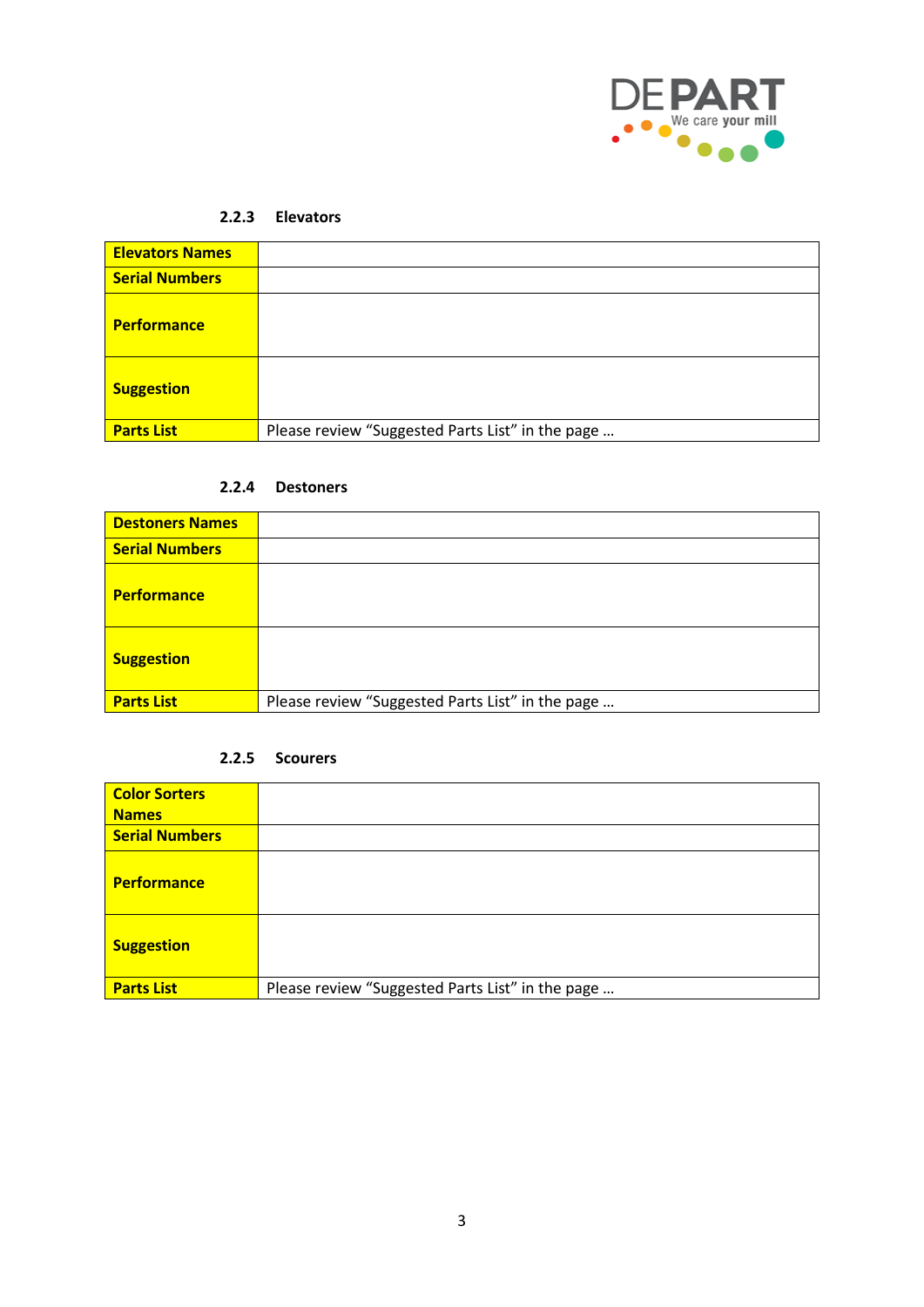

#### **2.2.6 Tarars**

<span id="page-6-0"></span>

| <b>Tarars Names</b>   |                                                  |
|-----------------------|--------------------------------------------------|
| <b>Serial Numbers</b> |                                                  |
| <b>Performance</b>    |                                                  |
| <b>Suggestion</b>     |                                                  |
| <b>Parts List</b>     | Please review "Suggested Parts List" in the page |

### **2.2.7 Dampening Machines**

<span id="page-6-1"></span>

| <b>Dampening</b>      |                                                  |
|-----------------------|--------------------------------------------------|
| <b>Machines Names</b> |                                                  |
| <b>Serial Numbers</b> |                                                  |
| <b>Performance</b>    |                                                  |
| <b>Suggestion</b>     |                                                  |
| <b>Parts List</b>     | Please review "Suggested Parts List" in the page |

#### **2.2.8 Filters**

<span id="page-6-2"></span>

| <b>Filters Names</b>  |                                                  |
|-----------------------|--------------------------------------------------|
| <b>Serial Numbers</b> |                                                  |
| <b>Performance</b>    |                                                  |
| <b>Suggestion</b>     |                                                  |
| <b>Parts List</b>     | Please review "Suggested Parts List" in the page |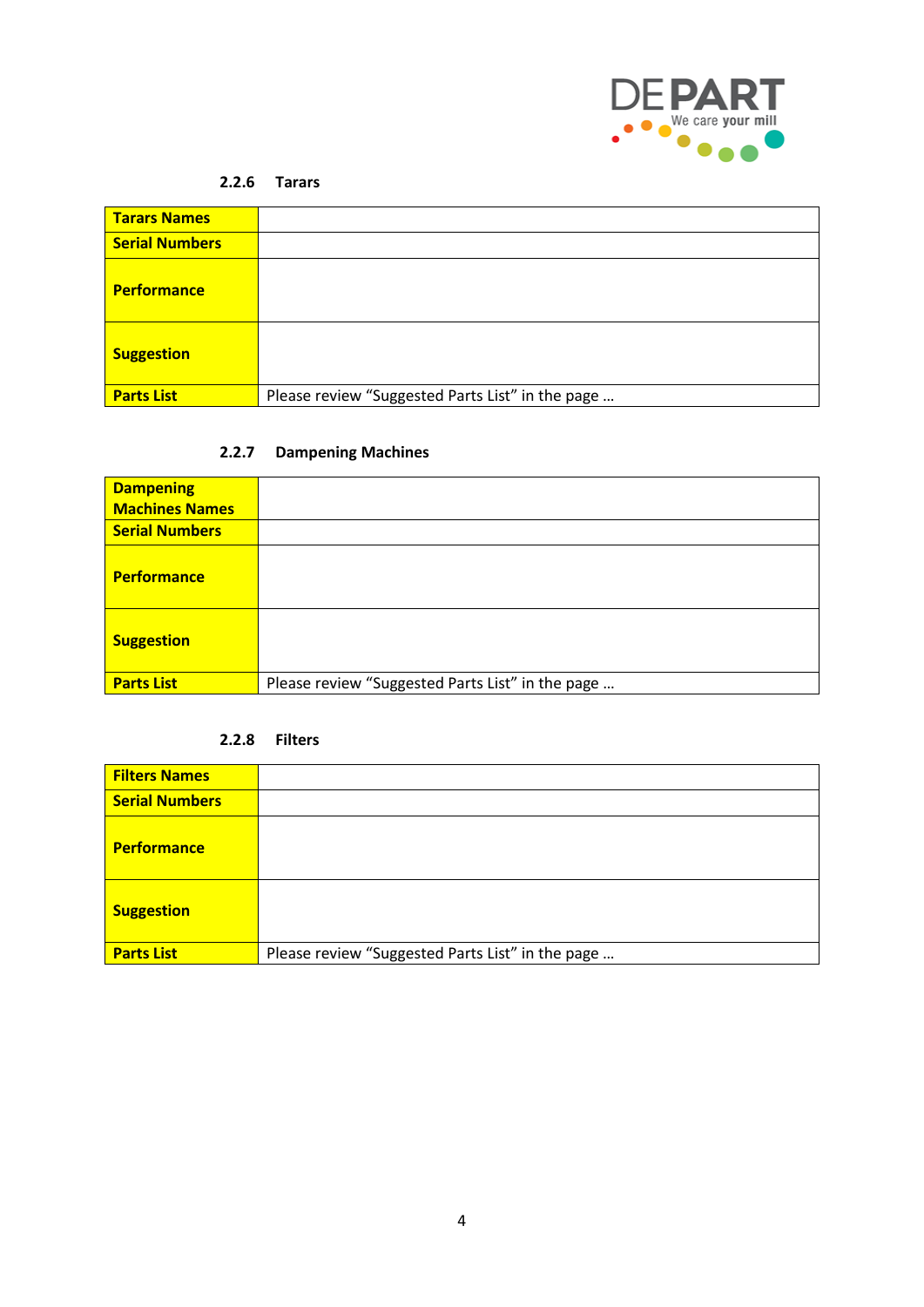

# <span id="page-7-1"></span><span id="page-7-0"></span>**3 MILLING SECTION**

**3.1 SYSTEM**

#### **3.2 MACHINES**

<span id="page-7-2"></span>**3.2.1 Roller Mills**

<span id="page-7-3"></span>

| <b>Roller Mills Names</b> |                                                  |
|---------------------------|--------------------------------------------------|
| <b>Serial Numbers</b>     |                                                  |
| <b>Performance</b>        |                                                  |
| <b>Suggestion</b>         |                                                  |
| <b>Parts List</b>         | Please review "Suggested Parts List" in the page |

#### **3.2.2 Plansifters**

<span id="page-7-4"></span>

| <b>Plansifters Names</b> |                                                  |
|--------------------------|--------------------------------------------------|
| <b>Serial Numbers</b>    |                                                  |
| <b>Performance</b>       |                                                  |
| <b>Suggestion</b>        |                                                  |
| <b>Parts List</b>        | Please review "Suggested Parts List" in the page |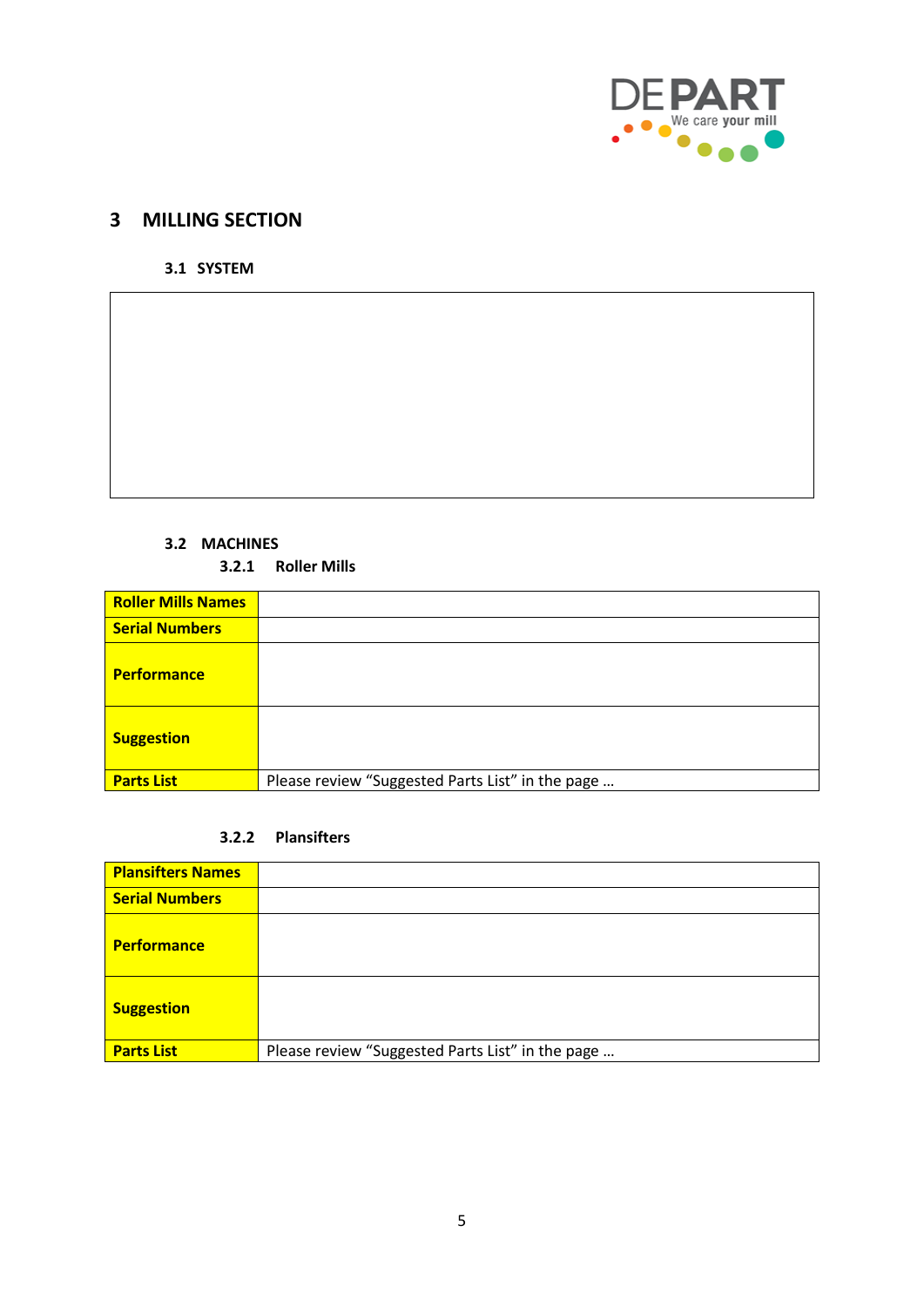

#### **3.2.3 Purifiers**

<span id="page-8-0"></span>

| <b>Purifiers Names</b> |                                                  |
|------------------------|--------------------------------------------------|
| <b>Serial Numbers</b>  |                                                  |
| <b>Performance</b>     |                                                  |
| <b>Suggestion</b>      |                                                  |
| <b>Parts List</b>      | Please review "Suggested Parts List" in the page |

#### **3.2.4 Bran Finishers**

<span id="page-8-1"></span>

| <b>Bran Finisher</b>  |                                                  |
|-----------------------|--------------------------------------------------|
| <b>Names</b>          |                                                  |
| <b>Serial Numbers</b> |                                                  |
| <b>Performance</b>    |                                                  |
| <b>Suggestion</b>     |                                                  |
| <b>Parts List</b>     | Please review "Suggested Parts List" in the page |

#### **3.2.5 Scales**

<span id="page-8-2"></span>

| <b>Scales Names</b>   |                                                  |
|-----------------------|--------------------------------------------------|
| <b>Serial Numbers</b> |                                                  |
| <b>Performance</b>    |                                                  |
| <b>Suggestion</b>     |                                                  |
| <b>Parts List</b>     | Please review "Suggested Parts List" in the page |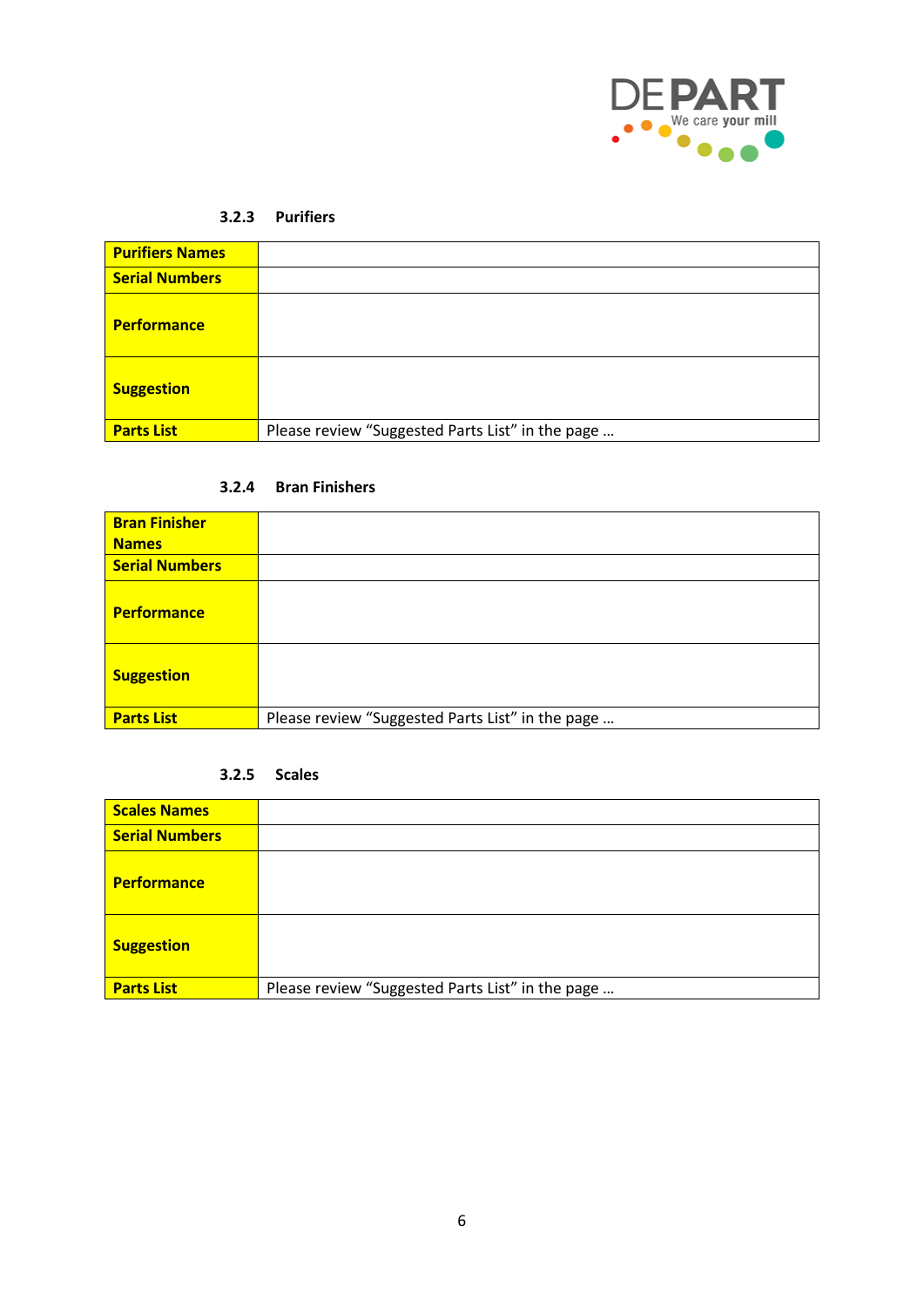

#### **3.2.6 Filters**

<span id="page-9-0"></span>

| <b>Filters Names</b>  |                                                  |
|-----------------------|--------------------------------------------------|
| <b>Serial Numbers</b> |                                                  |
| <b>Performance</b>    |                                                  |
| <b>Suggestion</b>     |                                                  |
| <b>Parts List</b>     | Please review "Suggested Parts List" in the page |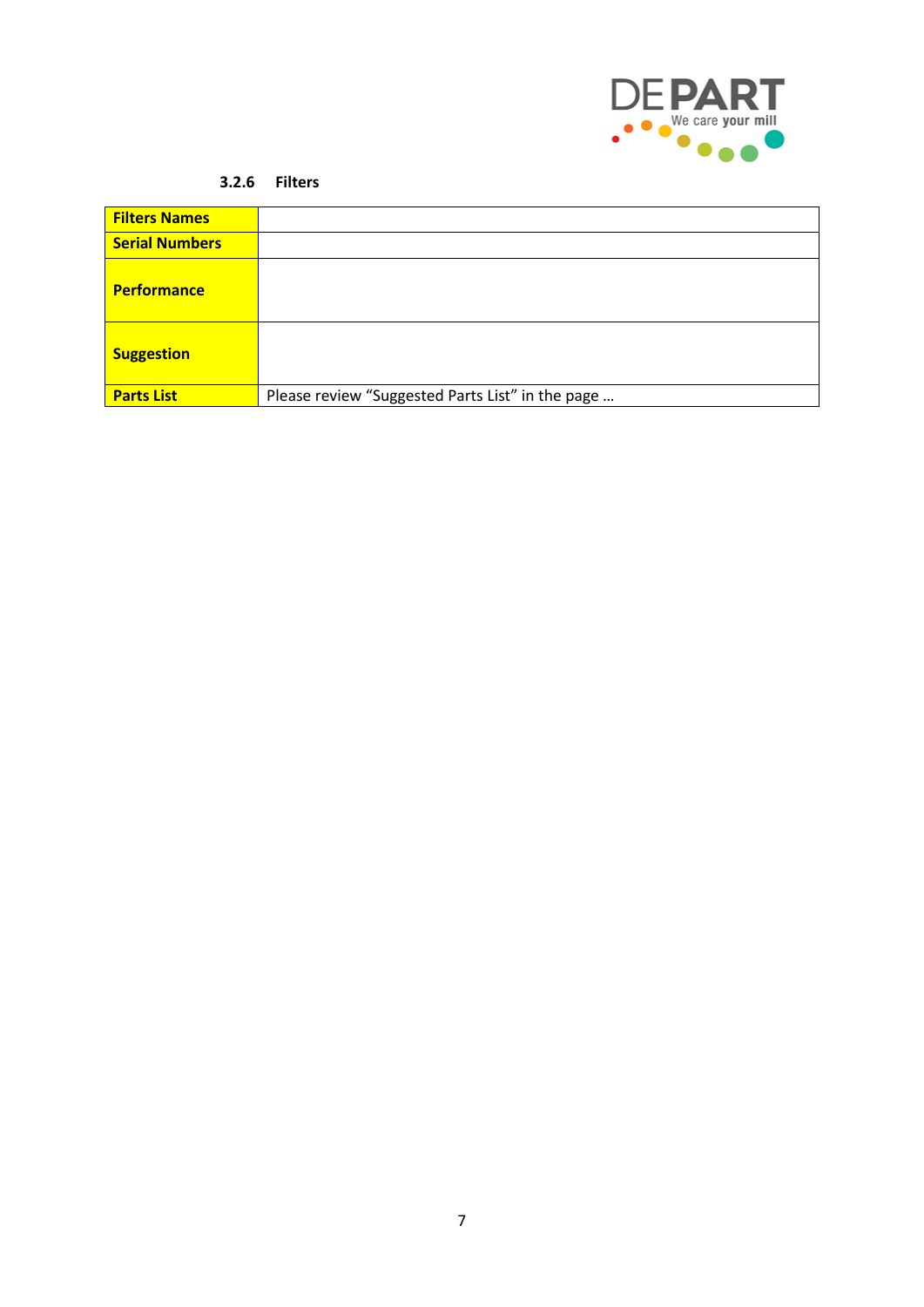

# <span id="page-10-0"></span>**4 FLOUR PACKING SECTION**

#### <span id="page-10-1"></span>**4.1 SYSTEM**

#### **4.2 MACHINES**

#### **4.2.1 Packing Machines**

<span id="page-10-3"></span><span id="page-10-2"></span>

| <b>Packing Machines</b><br><b>Names</b> |                                                  |
|-----------------------------------------|--------------------------------------------------|
| <b>Serial Numbers</b>                   |                                                  |
| <b>Performance</b>                      |                                                  |
| <b>Suggestion</b>                       |                                                  |
| <b>Parts List</b>                       | Please review "Suggested Parts List" in the page |

#### **4.2.2 Screw Conveyors**

<span id="page-10-4"></span>

| <b>Screw Conveyors</b> |                                                  |
|------------------------|--------------------------------------------------|
| <b>Names</b>           |                                                  |
| <b>Serial Numbers</b>  |                                                  |
| <b>Performance</b>     |                                                  |
| <b>Suggestion</b>      |                                                  |
| <b>Parts List</b>      | Please review "Suggested Parts List" in the page |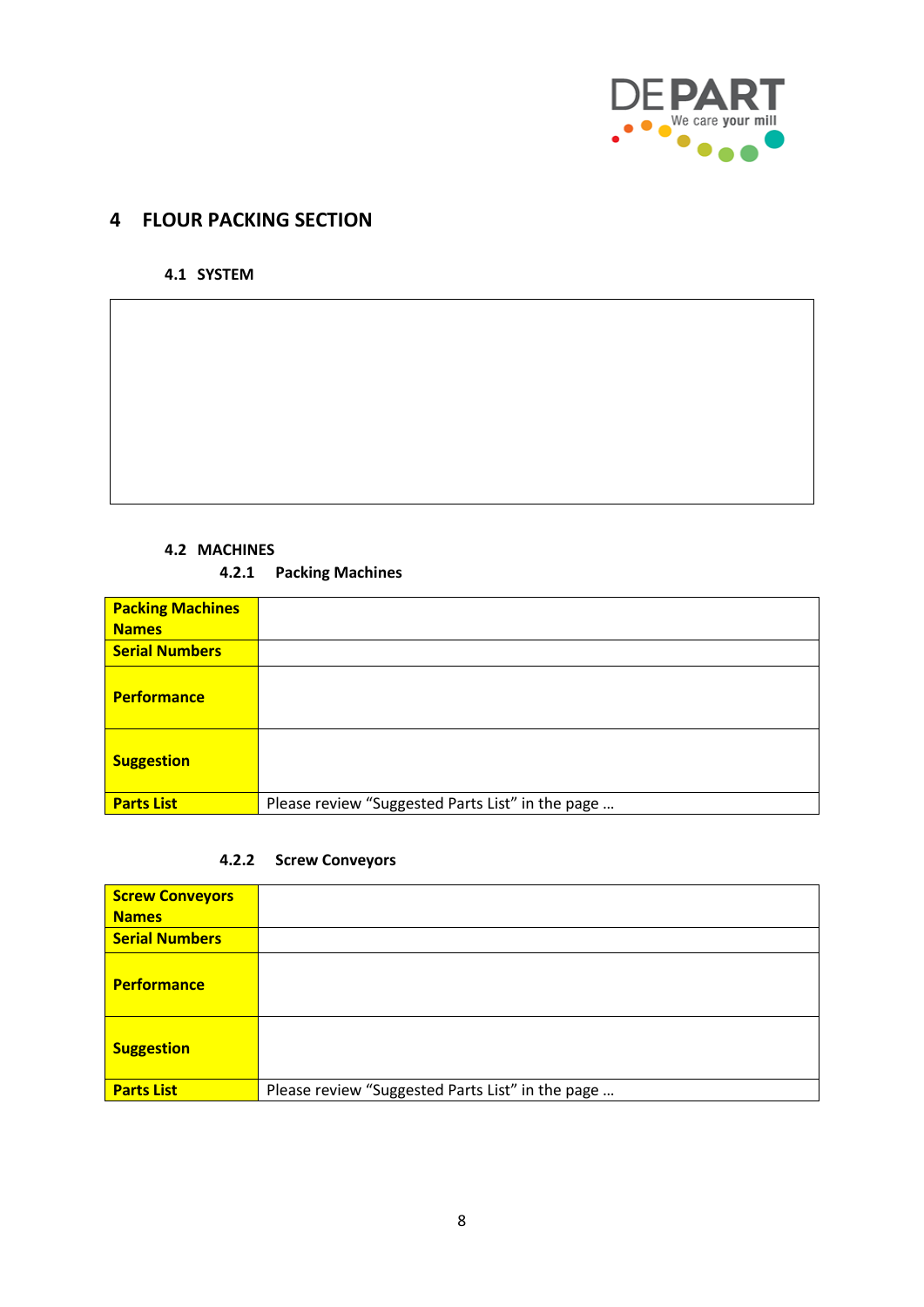

#### **4.2.3 Turbo Sifters**

<span id="page-11-0"></span>

| <b>Turbo Sifter</b><br><b>Names</b> |                                                  |
|-------------------------------------|--------------------------------------------------|
| <b>Serial Numbers</b>               |                                                  |
| <b>Performance</b>                  |                                                  |
| <b>Suggestion</b>                   |                                                  |
| <b>Parts List</b>                   | Please review "Suggested Parts List" in the page |

#### **4.2.4 Filters**

<span id="page-11-1"></span>

| <b>Filters Names</b>  |                                                  |
|-----------------------|--------------------------------------------------|
| <b>Serial Numbers</b> |                                                  |
| <b>Performance</b>    |                                                  |
| <b>Suggestion</b>     |                                                  |
| <b>Parts List</b>     | Please review "Suggested Parts List" in the page |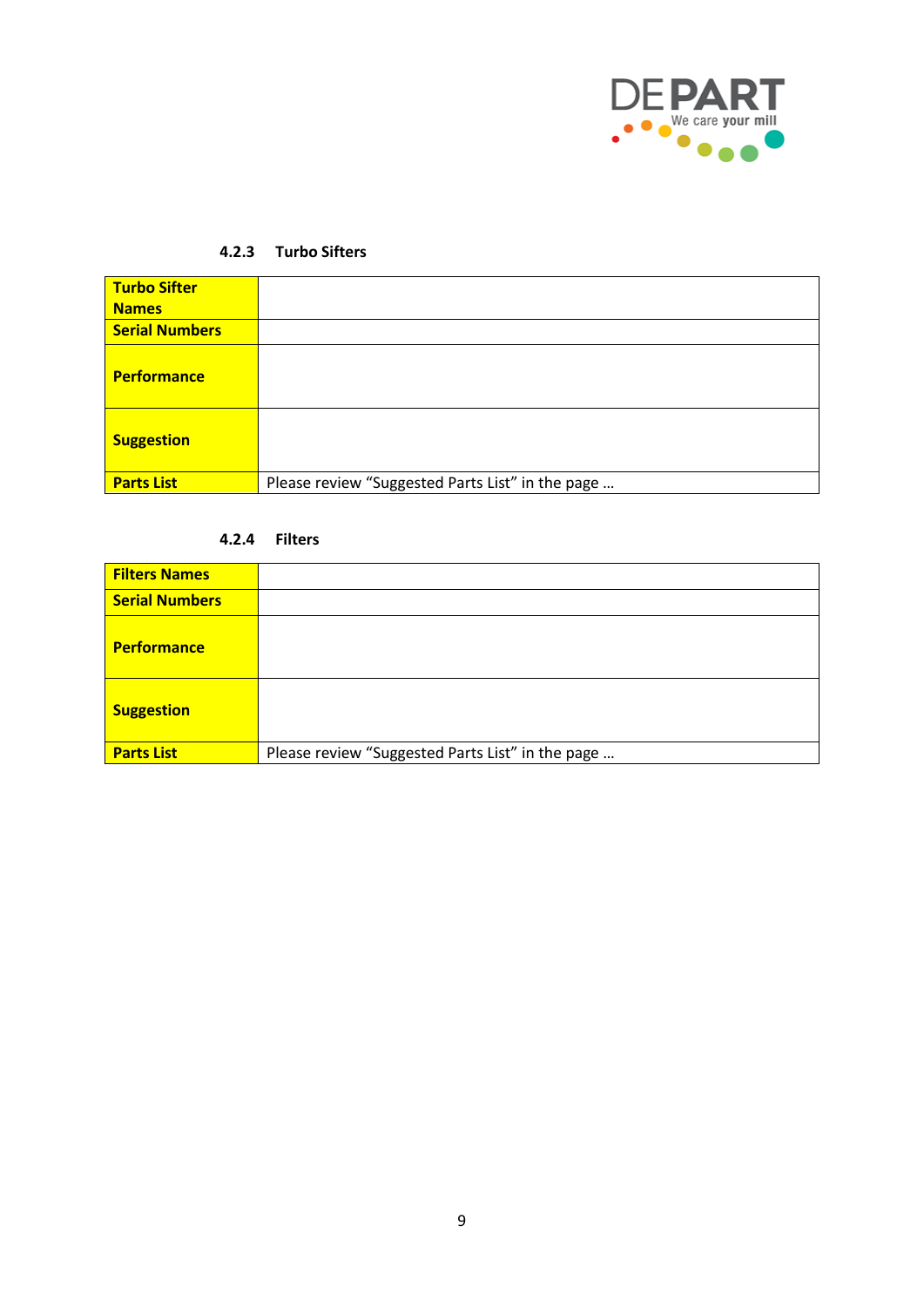

### <span id="page-12-1"></span><span id="page-12-0"></span>**5 BRAN PACKING SECTION**

**5.1 SYSTEM**

#### <span id="page-12-2"></span>**5.2 MACHINES**

#### **5.2.1 Packing Machines**

<span id="page-12-3"></span>

| <b>Packing Machines</b> |                                                  |
|-------------------------|--------------------------------------------------|
| <b>Names</b>            |                                                  |
| <b>Serial Numbers</b>   |                                                  |
| <b>Performance</b>      |                                                  |
| <b>Suggestion</b>       |                                                  |
| <b>Parts List</b>       | Please review "Suggested Parts List" in the page |

#### **5.2.2 Screw Conveyors**

<span id="page-12-4"></span>

| <b>Screw Conveyors</b> |                                                  |
|------------------------|--------------------------------------------------|
| <b>Names</b>           |                                                  |
| <b>Serial Numbers</b>  |                                                  |
| <b>Performance</b>     |                                                  |
| <b>Suggestion</b>      |                                                  |
| <b>Parts List</b>      | Please review "Suggested Parts List" in the page |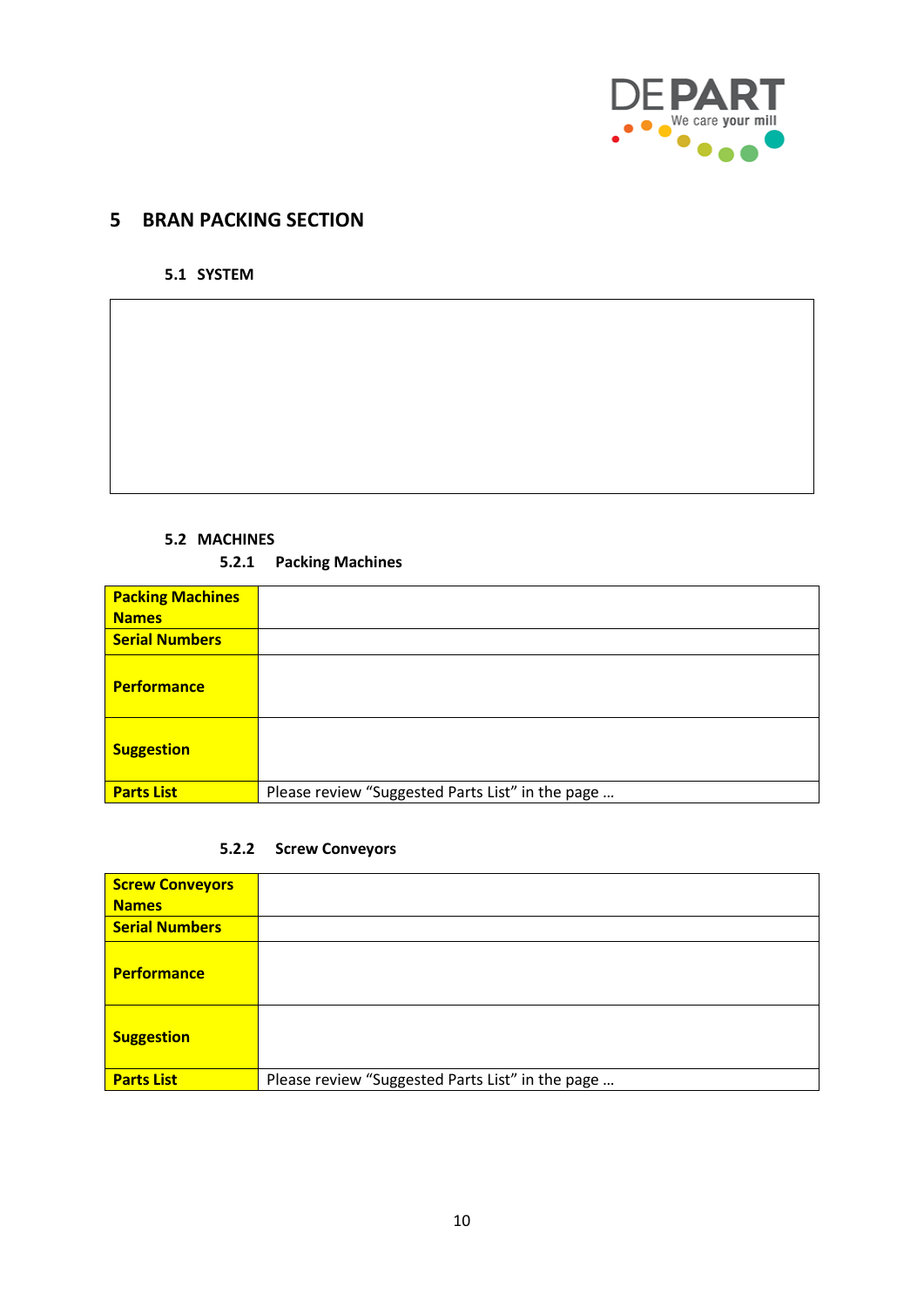

#### **5.2.3 Filters**

<span id="page-13-0"></span>

| <b>Filters Names</b>  |                                                  |
|-----------------------|--------------------------------------------------|
| <b>Serial Numbers</b> |                                                  |
| <b>Performance</b>    |                                                  |
| <b>Suggestion</b>     |                                                  |
| <b>Parts List</b>     | Please review "Suggested Parts List" in the page |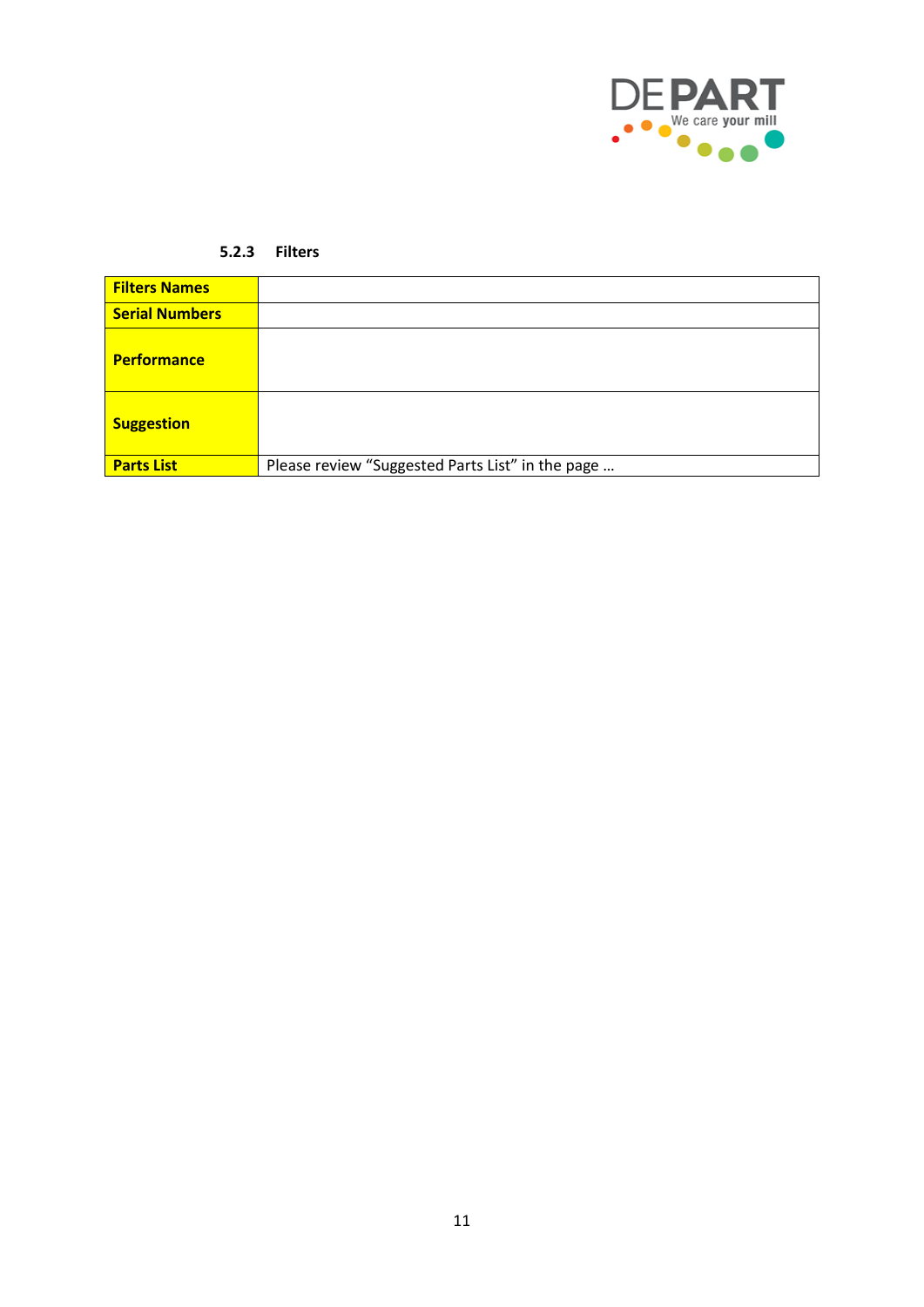

| <b>NO</b>               | <b>Part Code</b> | Part Name | Quantity | Unit Price   Total Price |  |
|-------------------------|------------------|-----------|----------|--------------------------|--|
| $\mathbf{1}$            |                  |           |          |                          |  |
| $\mathbf{2}$            |                  |           |          |                          |  |
| $\overline{\mathbf{3}}$ |                  |           |          |                          |  |
| $\overline{\mathbf{4}}$ |                  |           |          |                          |  |
| 5                       |                  |           |          |                          |  |
| $\boldsymbol{6}$        |                  |           |          |                          |  |
| $\overline{\mathbf{z}}$ |                  |           |          |                          |  |
| 8                       |                  |           |          |                          |  |
| 9                       |                  |           |          |                          |  |
| ${\bf 10}$              |                  |           |          |                          |  |
| ${\bf 11}$              |                  |           |          |                          |  |
| 12                      |                  |           |          |                          |  |
| 13                      |                  |           |          |                          |  |
| 14                      |                  |           |          |                          |  |
| 15                      |                  |           |          |                          |  |
| 16                      |                  |           |          |                          |  |
| $17\,$                  |                  |           |          |                          |  |
| 18                      |                  |           |          |                          |  |
| 19                      |                  |           |          |                          |  |
| 20                      |                  |           |          |                          |  |
| 21                      |                  |           |          |                          |  |
| 22                      |                  |           |          |                          |  |
| 23                      |                  |           |          |                          |  |
| 24                      |                  |           |          |                          |  |
| 25                      |                  |           |          |                          |  |
| 26                      |                  |           |          |                          |  |
| 27                      |                  |           |          |                          |  |
| 28                      |                  |           |          |                          |  |
| 29                      |                  |           |          |                          |  |
| 30                      |                  |           |          |                          |  |
| 31                      |                  |           |          |                          |  |
| 32                      |                  |           |          |                          |  |
| 33                      |                  |           |          |                          |  |
| 34                      |                  |           |          |                          |  |
| 35                      |                  |           |          |                          |  |
| 36                      |                  |           |          |                          |  |
| 37                      |                  |           |          |                          |  |

# <span id="page-14-0"></span>**SPARE PARTS LIST**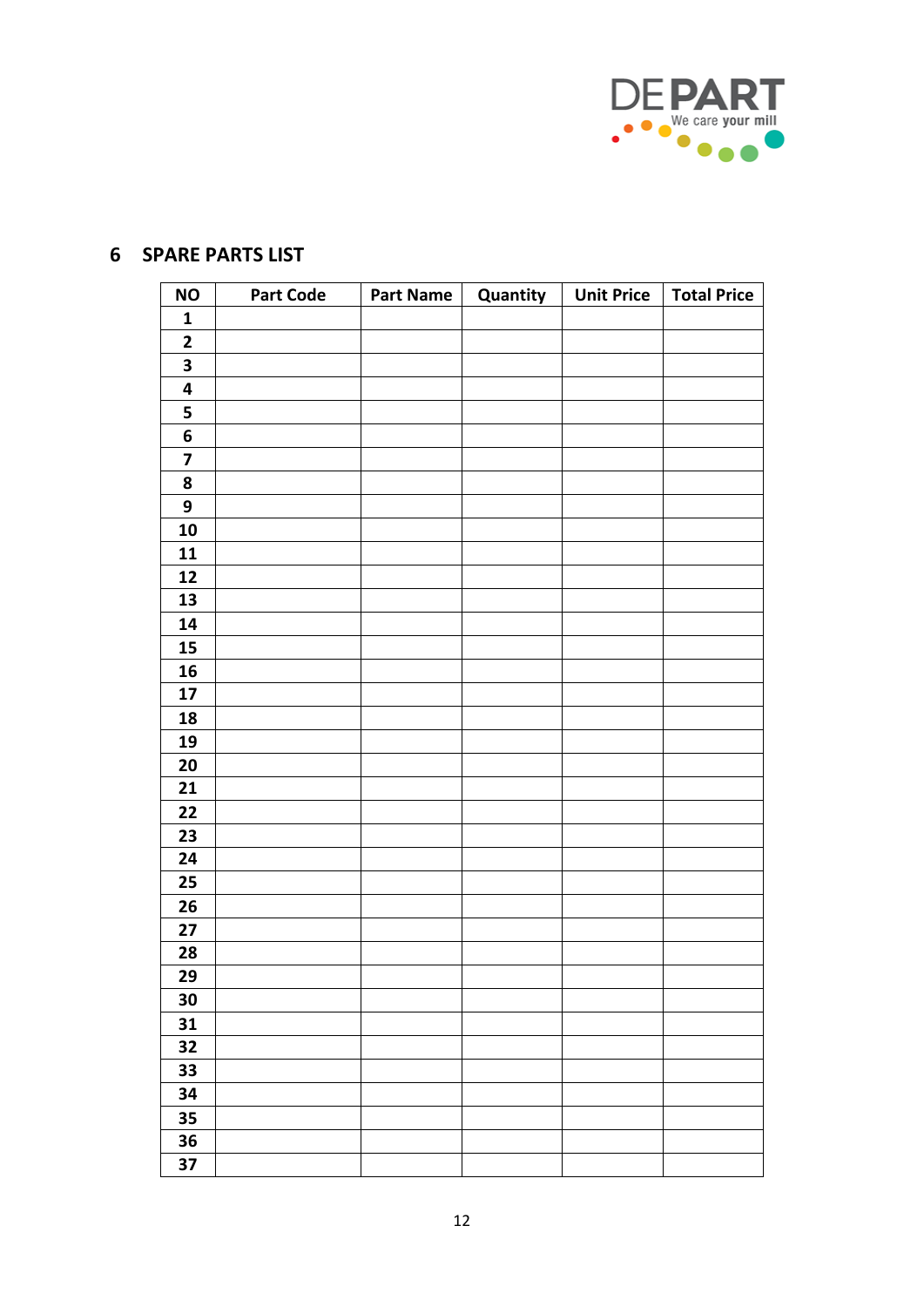

# <span id="page-15-0"></span>**MAINTENANCE**

| <b>NO</b>               | <b>MACHINE</b>              | <b>MAINTENANCE TYPE</b>  | <b>MAINTENANCE</b><br><b>PERIOD</b> | <b>OPERATION</b>                      | <b>SECTION</b>             |
|-------------------------|-----------------------------|--------------------------|-------------------------------------|---------------------------------------|----------------------------|
| $\mathbf{1}$            | <b>BLOWER</b>               | <b>GENERAL CLEANING</b>  | Daily                               | MACHINE OUTER SURFACE AND ENVIRONMENT | <b>HANDLING</b>            |
| $\overline{2}$          | <b>BLOWER</b>               | <b>TENSION CONTROL</b>   | Weekly                              | <b>BELT</b>                           | <b>HANDLING</b>            |
| 3                       | <b>BLOWER</b>               | <b>HYGIENIC CLEANING</b> | Weekly                              | AIR FILTER ON MUFFLER                 | HANDLING                   |
| $\overline{a}$          | <b>BLOWER</b>               | FINE ADJUSTMENT CONTROL  | Daily                               | <b>AIR PRESSURE</b>                   | HANDLING                   |
| 5                       | <b>BLOWER</b>               | CONTROL                  | Weekly                              | OIL QUALITY                           | HANDLING                   |
| 6                       | <b>BLOWER</b>               | CONTROL                  | Weekly                              | OIL LEVEL                             | <b>HANDLING</b>            |
| $\overline{\mathbf{z}}$ | <b>BLOWER</b>               | CONTROL                  | Weekly                              | <b>AIR FILTER</b>                     | HANDLING                   |
| 8                       | INTENSIVE DAMPENING MACHINE | <b>GENERAL CLEANING</b>  | Daily                               | MACHINE OUTER SURFACE AND ENVIRONMENT | <b>CLEANING</b>            |
| 9                       | INTENSIVE DAMPENING MACHINE | <b>TENSION CONTROL</b>   | Weekly                              | <b>BELT V</b>                         | <b>CLEANING</b>            |
| <b>10</b>               | INTENSIVE DAMPENING MACHINE | <b>HYGIENIC CLEANING</b> | Weekly                              | MONITORING PLEXIGLASSES               | <b>CLEANING</b>            |
| <b>11</b>               | <b>GRAIN SEPARATOR</b>      | <b>GENERAL CLEANING</b>  | Daily                               | MACHINE OUTER SURFACE AND ENVIRONMENT | <b>CLEANING</b>            |
| 12                      | <b>GRAIN SEPARATOR</b>      | <b>HYGIENIC CLEANING</b> | Weekly                              | WOODEN PRODUCT SIEVE FRAMES           | <b>CLEANING</b>            |
| <b>13</b>               | <b>GRAIN SEPARATOR</b>      | LEAK CHECK               | Daily                               | PRODUCT IN TRASH OUTLET               | <b>CLEANING</b>            |
| 14                      | <b>GRAIN SEPARATOR</b>      | CONTROL                  | Monthly                             | <b>VIBRO MOTOR BOLTS</b>              | CLEANING                   |
| <b>15</b>               | <b>GRAIN SEPARATOR</b>      | CONTROL                  | Monthly                             | <b>VIBRO MOTOR CABLES</b>             | CLEANING                   |
| <b>16</b>               | <b>GRAIN SEPARATOR</b>      | CONTROL                  | Monthly                             | VIBRO MOTOR CHASSIS CONNECTION        | <b>CLEANING</b>            |
| 17                      | <b>VERTICAL SIFTER</b>      | <b>GENERAL CLEANING</b>  | Daily                               | MACHINE OUTER SURFACE AND ENVIRONMENT | <b>MILLING</b>             |
| <b>18</b>               | <b>VERTICAL SIFTER</b>      | <b>TENSION CONTROL</b>   | Weekly                              | <b>BELT V</b>                         | MILLING                    |
| <b>19</b>               | <b>VERTICAL SIFTER</b>      | <b>HYGIENIC CLEANING</b> | Weekly                              | <b>NYLON MESH</b>                     | <b>MILLING</b>             |
| 20                      | <b>VERTICAL SIFTER</b>      | LEAK CHECK               | Daily                               | PRODUCT FROM NYLON CLOTH              | <b>MILLING</b>             |
| 21                      | AIR LOCK-T                  | <b>GENERAL CLEANING</b>  | Daily                               | MACHINE OUTER SURFACE AND ENVIRONMENT | <b>HANDLING</b>            |
| 22                      | <b>BUCKET ELEVATOR</b>      | <b>GENERAL CLEANING</b>  | Daily                               | MACHINE OUTER SURFACE AND ENVIRONMENT | <b>HANDLING</b>            |
| 23                      | AIR JET FILTER              | <b>GENERAL CLEANING</b>  | Daily                               | MACHINE OUTER SURFACE AND ENVIRONMENT | HANDLING                   |
| 24                      | AIR JET FILTER              | <b>HYGIENIC CLEANING</b> | Weekly                              | <b>FILTER BAGS</b>                    | <b>HANDLING</b>            |
| 25                      | AIR JET FILTER              | <b>LEAK CHECK</b>        | Daily                               | <b>DUST</b>                           | <b>HANDLING</b>            |
| 26                      | <b>FLOW SCALE</b>           | <b>GENERAL CLEANING</b>  | Daily                               | MACHINE OUTER SURFACE AND ENVIRONMENT | <b>SCALE &amp; PACKING</b> |

### ➢ Programs for maintenance done by customers and yearly maintenance packages are prepared.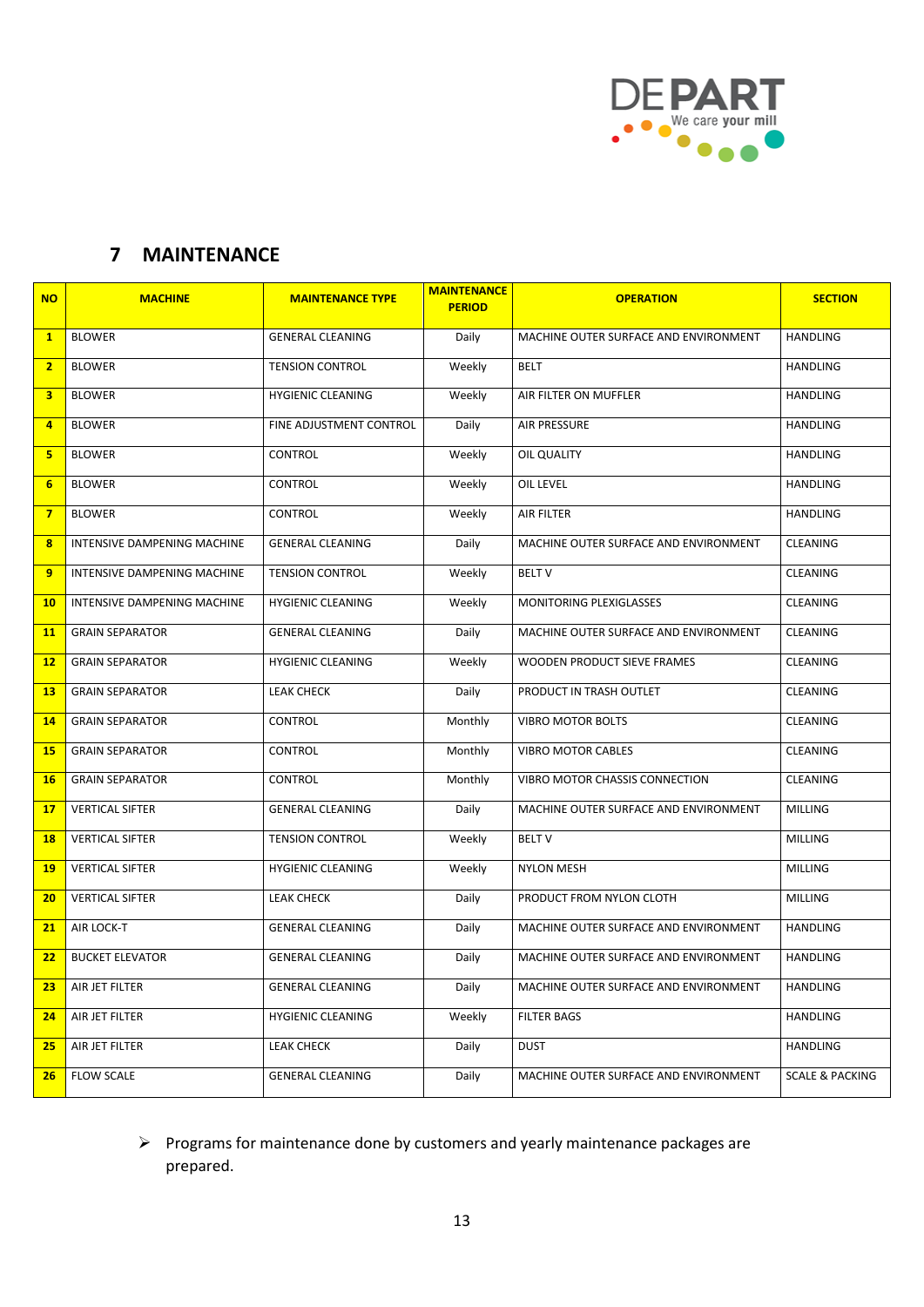

### <span id="page-16-0"></span>**8 ENERGY CONSUMPTION**

Your mill energy analysis is done by our specialist and suggestions are shared here to acquire maximum efficiency.

### <span id="page-16-1"></span>**9 WORK SAFETY**

Workplace risk assessment is done by our specialists and all details are shared here with suggestions.